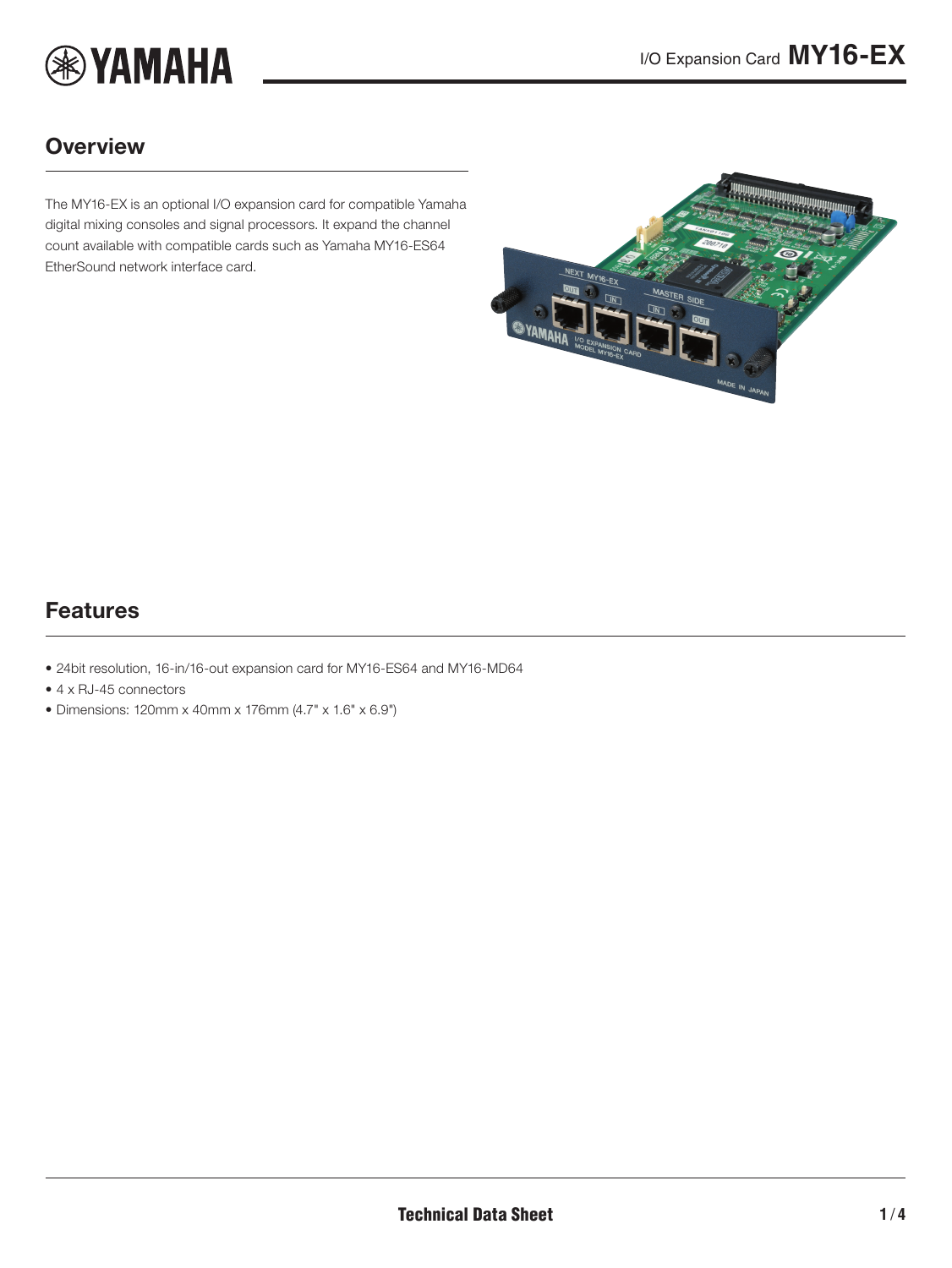

# **Specifications**

#### **General Specifications**

| <b>Channel Count</b> | /160UT<br>16IN<br>. |
|----------------------|---------------------|
| Connector            | connectors          |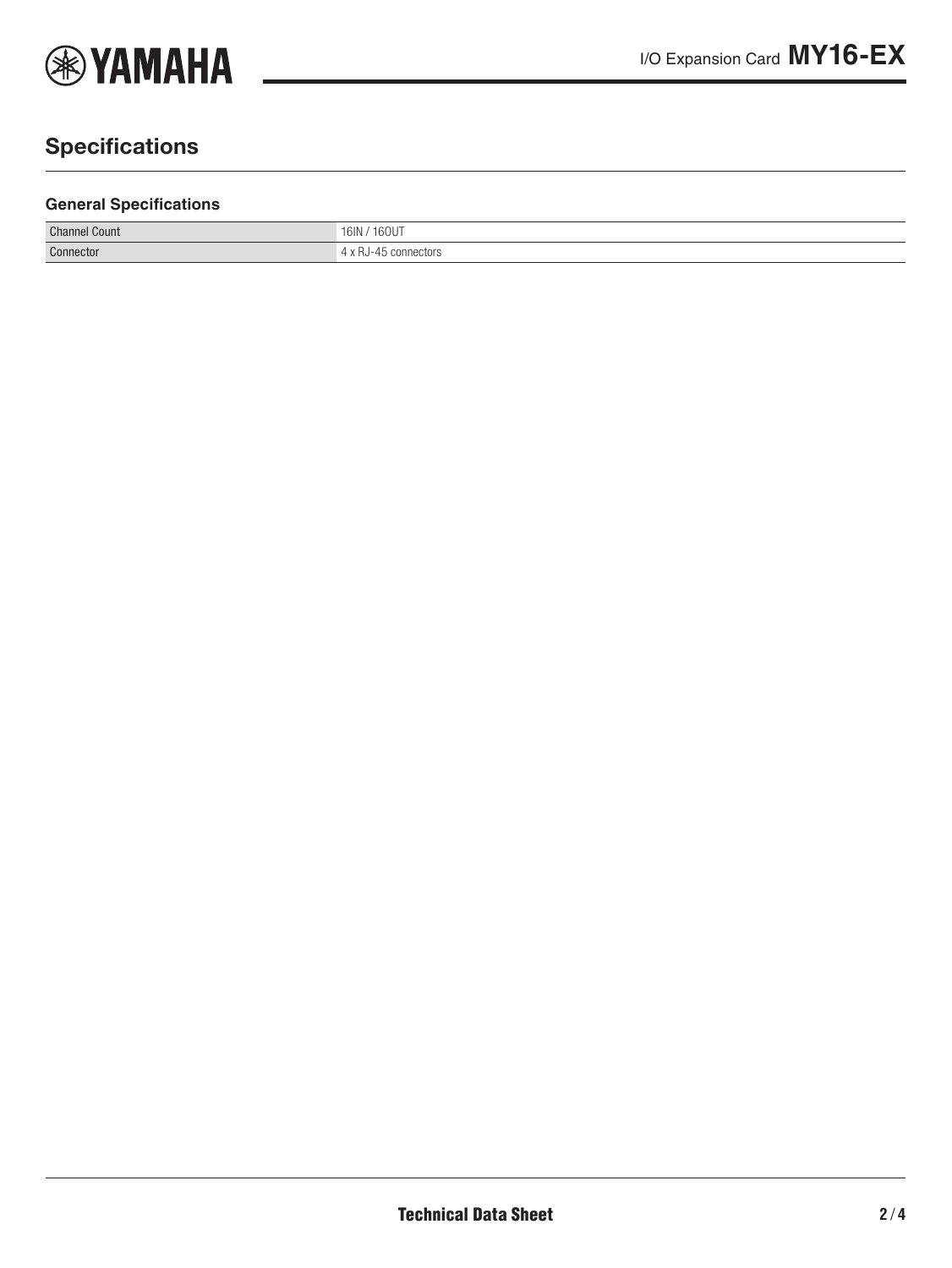

### **Dimensions**